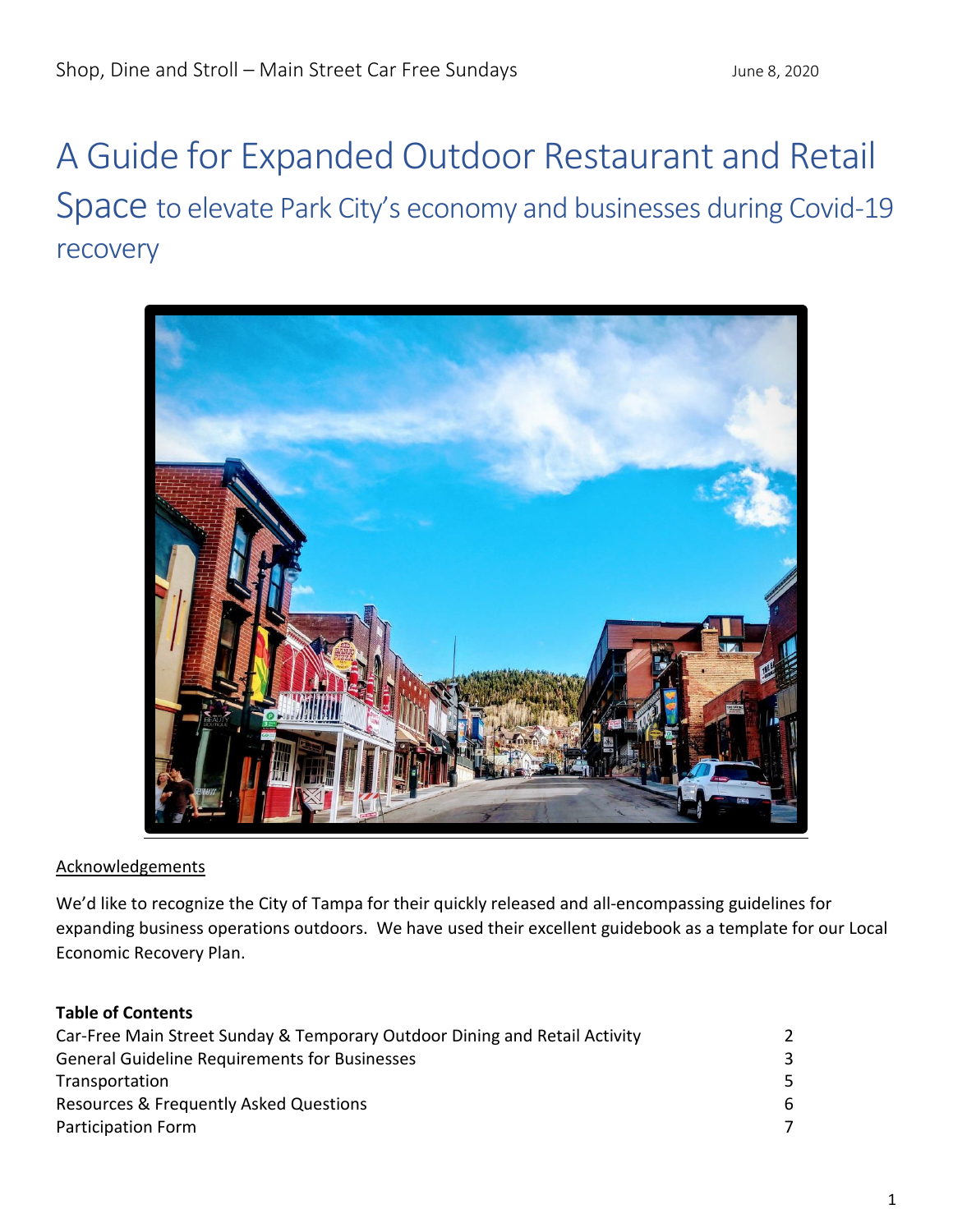# Park City Main Street Car Fee Sundays – Shop, Dine and Stroll

Through a, City Special Event Permit on Sundays, from June 14, 2020 through September 6, 2020 from 11 a.m. to 10 p.m. Park City's Main Street will be car free to allow businesses to expand outdoors. Patrons will be able to support businesses in the additional outdoor space. Businesses that do not have a brick and mortar space within the Main Street Business District will not be permitted to participate.

We encourage businesses to get creative while preserving our small town character. Social distancing measures are paramount. We look forward to hearing your ideas. Please refer to the Participation Form and General Guidelines if you are interested in using a sidewalk or parklet to expand your business. To be eligible to participate, you must own a business within the Main Street Business Improvement District, complete aa Participation Form with a valid Park City Business license.

# Temporary Outdoor Dining and Retail Activity in Public Rights-of-Way

Park City Municipal is allowing restaurants and retail businesses to expand into the public spaces adjacent to establishments on Main Street on Sundays from 11 a.m. to 10 p.m. This includes sidewalks, and parklets. Businesses are authorized to move operations outdoors into an adjacent public space. If businesses use a privately owned space (not public property), they must have the private property owner's permission. Parking on Main Street will close on Sunday mornings at 10:30 a.m. and reopen by 11 p.m. on Sunday night.

# **Types of public spaces used for this purpose:**

#### *Sidewalks*

Main Street businesses are allowed to temporarily use sidewalks for additional restaurant seating, patron lounge, retail or light programming purposes.

# *Parklets*

Parklets are on-street parking spaces that are temporarily converted for other uses, such as expanded outdoor dining, patron lounges, retail or light programming purposes.

# *Other Public or Private Property within the Business Improvement District*

If you have identified another public property location where your business may want to operate outdoors and are part of the Main Street Business Improvement District, please contact Jenny Diersen at 435.640.5063 to discuss further.

Temporary barrier materials, such as those depicted below, are encouraged better define boundaries of extended business operations. Defined areas are only required for those serving alcohol. Safe pedestrian pathways, fire lanes and ADA requirements must be met at all times. For questions relating to barrier wall placement, please call the City Building Official's office at (435) 645-5100.

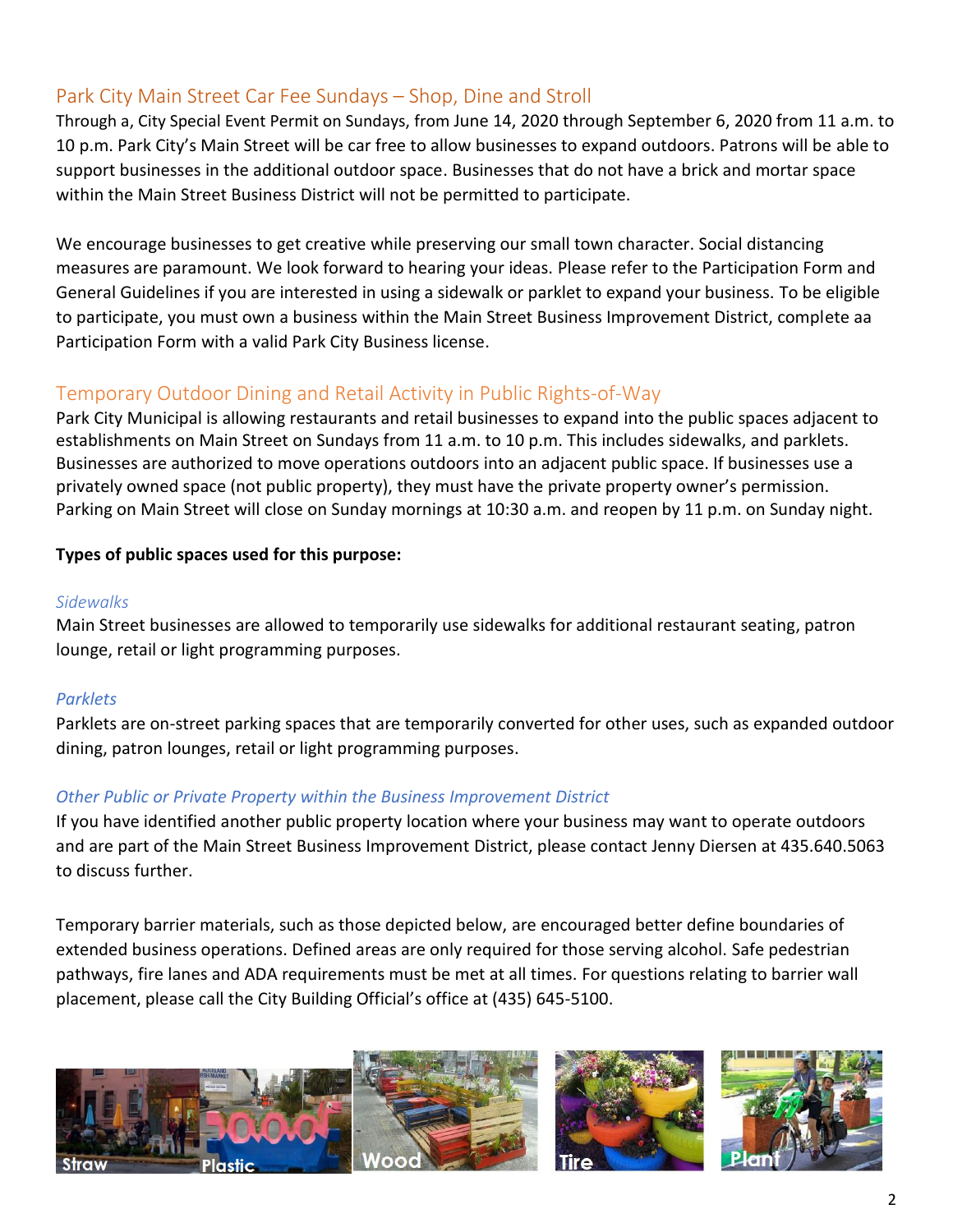#### **Aesthetics & Getting to Know Your Neighbor**

Outdoor seating and retail displays must maintain aesthetic compatibility with the surrounding area. Such items should also be temporary in nature, so that in an event of an emergency, they can be easily and quickly removed. It is always a good idea to get know your neighbor and what they might be planning to look for ideas on how to collaborate.

#### **Safety & ADA Requirements**

Sidewalks and Public Rights of Way must maintain an adequate pedestrian flow of at least 44" from fire hydrants, crosswalks, public utility access and building entrances. A 15' Firelane must be maintained at all times.

#### **Sidewalk & Parklet Requirements**

Width shall not exceed the frontage of the business property without written permission from the adjacent property. Adjacent properties are strongly encouraged to coordinate. Only businesses that are serving alcohol are required to have defined barriers. A 44" pedestrian path should be maintained at all times. Each business is responsible for ensuring compliance with fire/emergency access and ADA requirements.

#### **Temporary Structures & Signage**

Temporary structure such as umbrellas, planters or temporary barriers are allowed, but shall not be permanently affixed to public property. Such items shall be properly weighted and cannot be more than 80 inches above the sidewalk. Space heaters are permitted as long as they are at least 2 feet away from any flammable materials. Tents are not allowed on Main Street. Outdoor cooking is not permitted. Coolers or other displays may be allowed, but have to be easily moved and follow health guidelines for distribution.

An example of additional signage should be included on the Participation Form. Can't participate or not open yet? Be a good neighbor and post signage of how patrons can support your business or when you will be back. This helps make business districts more vibrant.

# **Deliveries, Set Up & Break Down**

We want you to be able to get your products to your business. Deliveries will be allowed on Main Street until 10 a.m. After 10 a.m., we will help facilitate these on Swede Alley and Brew Pub Parking Lot. Remember, double parking frustrates customers and creates dangerous pedestrian situations. When in doubt, pull to the curb.

# **Construction & Weather Impacts**

City Hall is working to make business districts aware of construction impacts in business districts. If you have questions about construction impacts, please call City Building Official's office at (435) 645-5100.

In Park City, weather can quickly change. Park City Main Street Car Fee Sundays are to be held rain or shine. Too hot outside, encourage customers to come in and cool off inside. If it's raining (or snowing in July – hey it happens every few years), you can choose rather you stay inside or participate outdoors, as long as you have completed the Participation Form.

# **Trash, Recycling & Waste**

Park City has the most ambitious climate goals in North America. Please consider your impact on our environment. All businesses are responsible for their own trash, waste and recycling. The City will continue to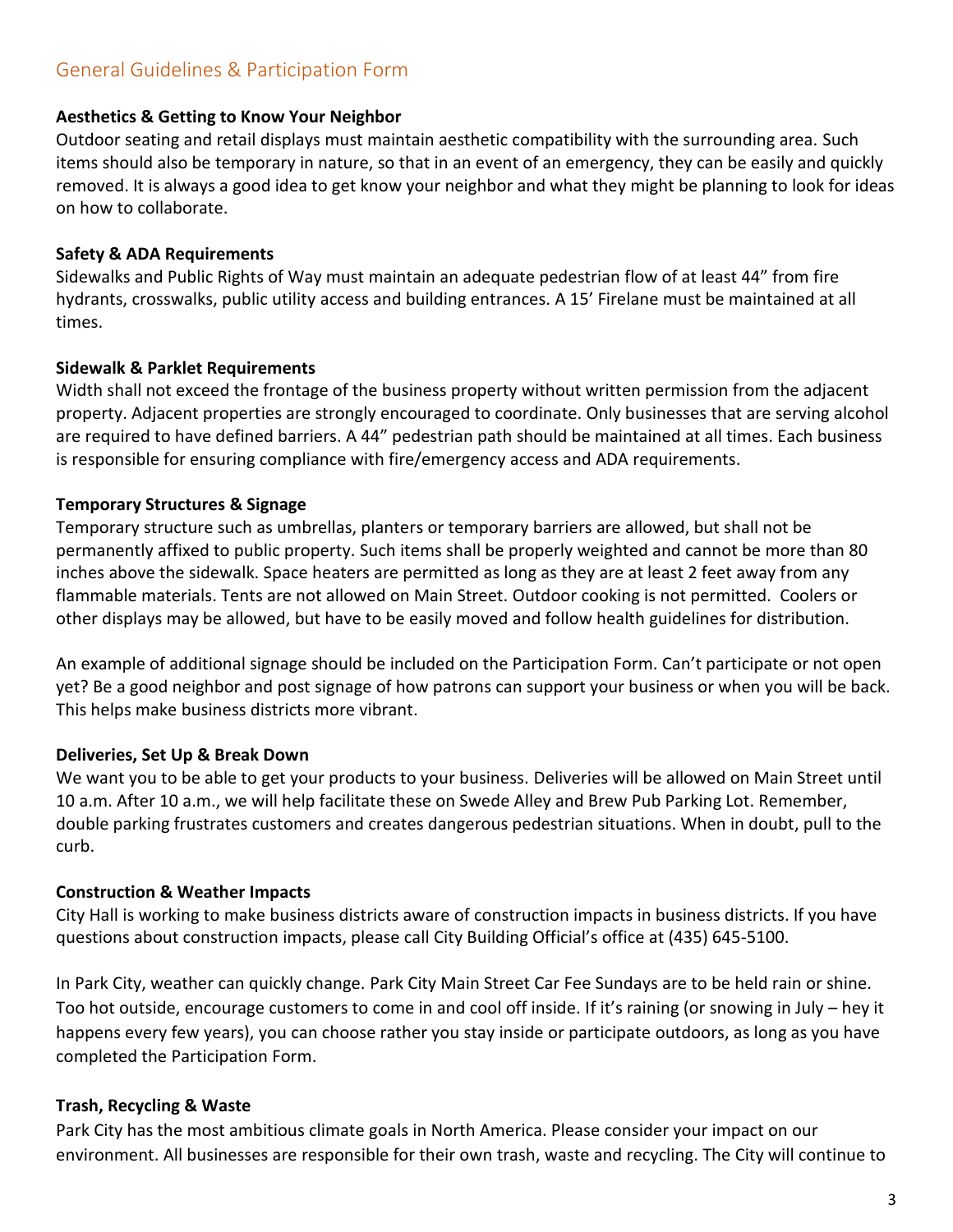maintain facilities on public, City owned properties. See an issue? Please contact **buildingweb@parkcity.org**.

# **Socially Responsible Distancing & Cleaning Common Surfaces**

Individual businesses are responsible for complying with Summit County Health orders and regulations. These rules are likely to change during the program. Paramount to our safety and staying open is taking responsibility for socially distancing. This includes wearing face coverings, sanitizing hands and staying home if you don't feel well.

Businesses are responsible for sanitizing any temporary tables, chairs, seating areas or other outdoor surfaces. Businesses are also responsible for ensuring they follow proper business protocols. It shall be the responsibility of the business to activate the spaces described in this section with temporary materials such as tables and chairs, umbrellas, and visual/physical barrier materials as needed per site specific conditions. Maintenance (daily upkeep, litter cleanup, etc.) associated with business operations shall also be the responsibility of the business.

The City has stepped up additional cleaning measures to serve our community. This includes: Common city owned surfaces like handrails, waste receptacles and benches are wiped down every 30 minutes. Public restrooms at the Old Town Transit Center and Miner's Park on Main Street are staffed with a restroom attendant Friday to Sunday from noon to 8 p.m. Monday to Thursday, these restrooms are cleaned 3x per day More than 50 hand sanitizing stations have been placed around Main Street and Park City. Look for these around public parks, common areas and on light poles.

# **Alcoholic Beverages**

Individual businesses are responsible for adding any temporary space to their premises for purposes of DABC licensing. Only restaurants that have approved Dining Decks leases can serve alcohol outdoors as approved. All restaurants shall be responsible for following UDABC rules and regulations.

**Any business the Main Street Business Improvement District interested in participating in this program must show complete a Participation Form that includes a Park City Business License Number, which must be submitted to [jenny.diersen@parkcity.org](mailto:jenny.diersen@parkcity.org) for review no later than the Tuesday each week for participation by the following weekend. City staff will respond by Friday morning if there are concerns to be addressed. As long as plans remain the same, businesses do not need to reapply each week. Due to timelines, the first week of the program, we will accept participation forms until noon on Thursday, June 11.**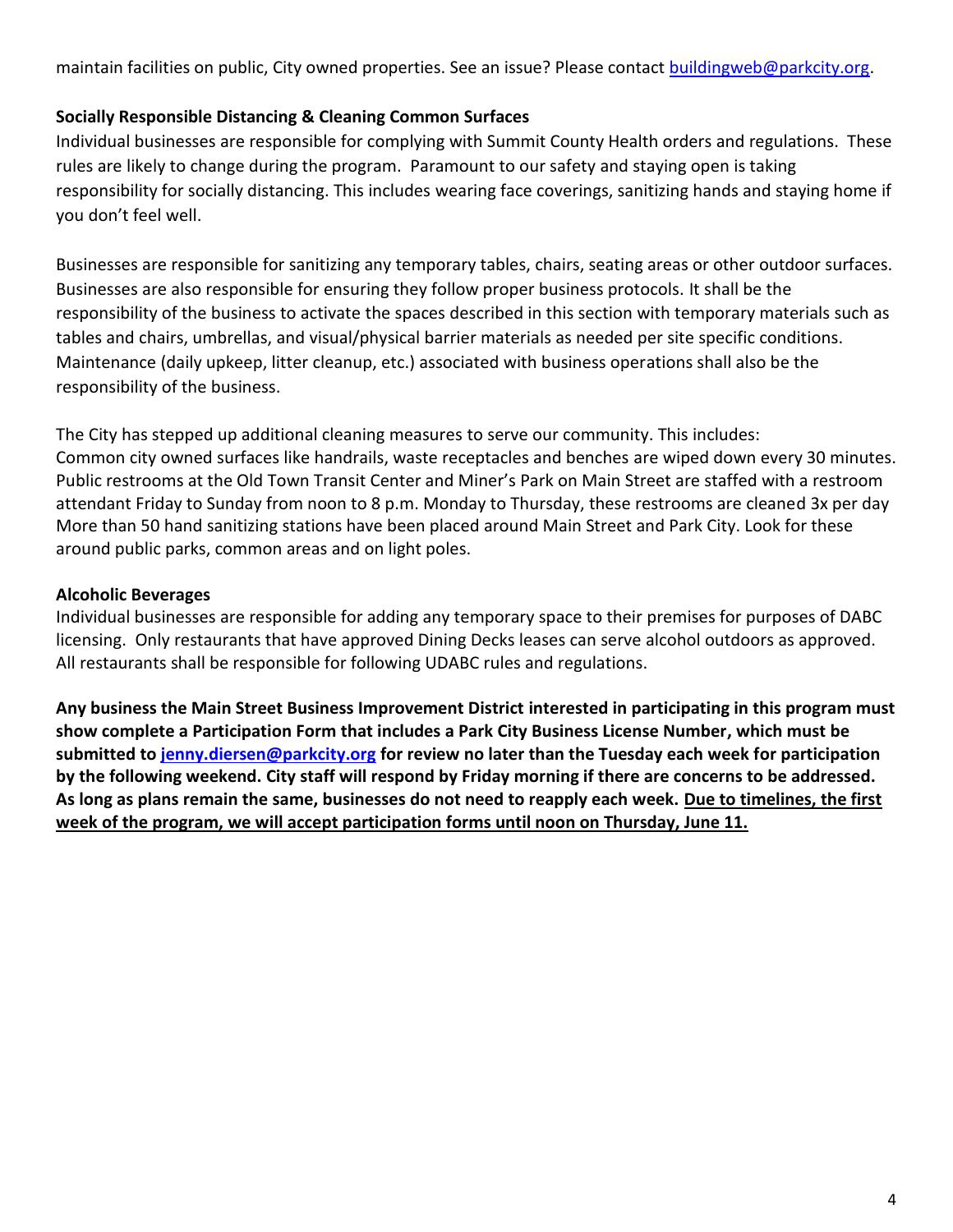# **Transportation**

**Park City has aggressive transportation goals to reduce use of single occupant cars. It's important to know how to get around. We need our community, businesses and visitors to all lead by example.**

# **Free Transit**

Free Park City Transit is available throughout Summit County. Check out *transit schedule* and all the things transit is doing to maintain social distancing, while we do the driving for you!

# **Bike & Walk**

Many businesses are within just feet of more than 100 miles trails and are in close distance from neighborhoods and lodging properties. Look for e-bike stations, or ride your own to one of our many bike racks (remember to bring your lock!).

# **Staff & Employee Parking**

All employees should be strongly encouraged not to park in residential areas. They should also be encouraged to carpool and park in areas further away from businesses. This leaves parking in front of businesses for the customer. For example, in the Main Street area, employees should park in China Bridge, to leave parking on Swede Alley and Main Street available to customers. Furthermore, instead of cutting through residential areas to get to work, use main roads that enter the commercial districts. Rates can vary depending on seasonality or events, however, at the time of this publication, all Public Parking is free. Time limits and parking in residential areas will be enforced.

# **Customer Parking**

Customers are welcome to park in various public and private parking areas, which in some cases may include on street parking. Rates can vary depending on seasonality or events, however, at the time of this publication, all Public Parking is free. Time limits and those parking in residential areas will be enforced. Additional ADA spaces are also available and clearly marked areas during Main Street Car Free Sundays.

# **Residential Areas**

Many business districts are close to residential areas. At all costs, please avoid cutting through residential areas and take main roadways when driving to and from business districts. Prioritize parking in public parking and private parking garages, before you consider parking in on street parking in front of a residential area. Those parking in residential areas without proper permitting will be enforced. Being a good neighbor, rather you are a local, business or visitor is incredibly important… and its just simple act of respect.

# **Drop and Load & Curbside Pick Up**

The City will continue to designate curbspace to Drop and Load and Curbside Pick Up. This will help facilitate business for those customers who are at risk and still want to support local businesses. The driver must pull to the curb and stay in their vehicle. Remember, turn your key and be idle free.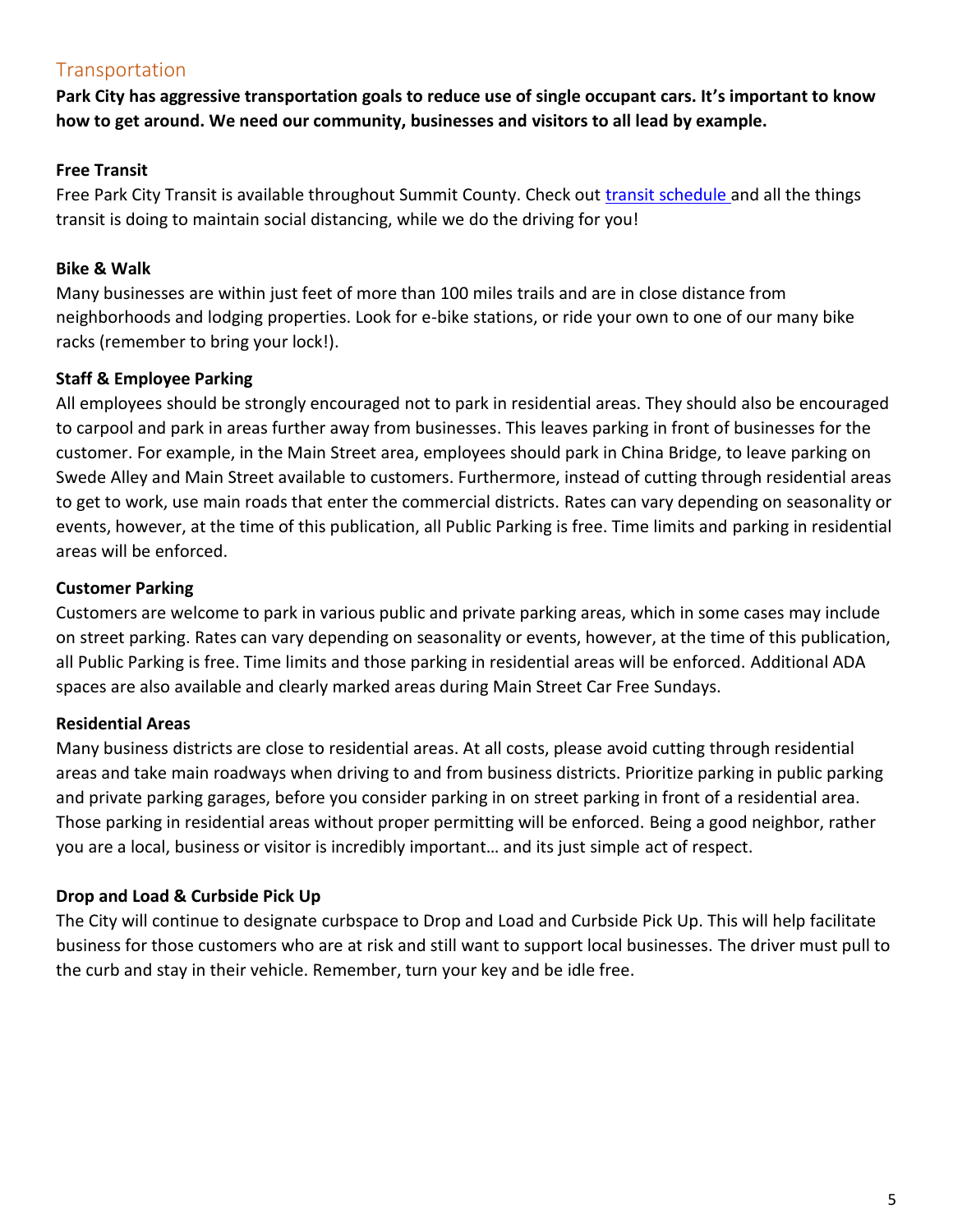# Resources & Frequently Asked Questions

#### Resources

Below is a list of helpful resources for your business. Have other helpful resources you think we should be sharing or have a business story you want to share? Email [lynn.ware-peek@parkcity.org](mailto:lynn.ware-peek@parkcity.org)

Utah Leads State Recovery Guidelines <https://coronavirus.utah.gov/>

Summit County [www.summitcounty.org](http://www.summitcounty.org/)

#### Summit County Health Department

[www.summitcountyhealth.org](http://www.summitcountyhealth.org/)

# **Park City Municipal & Office of Economic Development**

[www.parkcity.org](http://www.parkcity.org/) Jonathan Weidenhamer, Economic Development Manager [jweidenhamer@parkcity.org](mailto:jweidenhamer@parkcity.org) Jenny Diersen, Special Events & Economic Development Program Manager [jenny.diersen@parkcity.org](mailto:jenny.diersen@parkcity.org)

# **Personal Protective Equipment Availability**

If your business is looking for PPE, the City, County and Chamber partnered to provide items at cost while supplies last. This includes Hand sanitizer from local business Alpine Distilling (\$36/gallon), Disposable Masks (\$57/50 pack), Vinyl Gloves (\$8.73/100 pack) and Thermometers (\$75). If you are interested in this product, please contact [jenny.diersen@parkcity.org.](mailto:jenny.diersen@parkcity.org)

The Park City Chamber and Visitors Bureau created a list of PPE providers to establish own supply chains which you can find [here.](https://www.parkcity.org/Home/ShowDocument?id=67558)

# Frequent Questions

# **Do I need a permit or approval to add restaurant tables to the sidewalk in front of my business?**

You need to complete a Participation Form and follow the guidelines outlined in this document to participate.

#### **Do I need to get approval to take over a public parking space in front of my business?**

Yes. Please complete the Participation Form and follow guidelines as outlined in this document.

# **What are the hours of operation allowed on sidewalks, parklets?**

The permitted business hours of operation for indoor portions of your business should remain consistent with your businesses typical hours of operations. If you are expanding operations outdoors, all temporary items must be clear of streets at sidewalks no later than 10 pm. Please be mindful of your neighbors and any additional noise that may be generated. All outdoor temporary structures must be removed each night for public safety and so that the City can perform street cleaning and maintenance.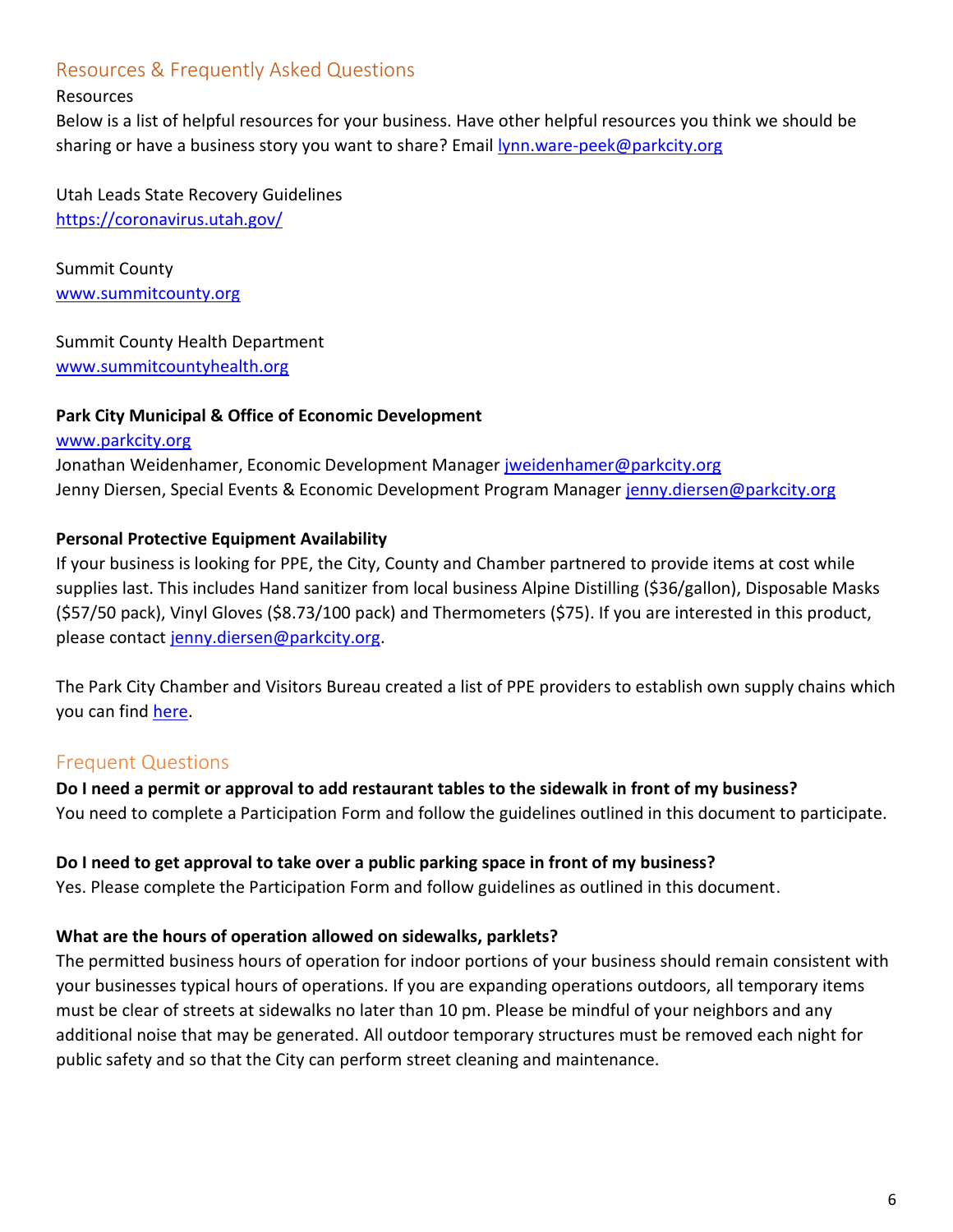

# Park City Municipal Corporation Participation Form Main Street Car Free Sundays

**Any business in the Park City Main Street Business District interested in participating in this program must complete a Participation Form and include business license number and submit to [jenny.diersen@parkcity.org](mailto:jenny.diersen@parkcity.org) for review no later than the Tuesday each week for participation by the following weekend. City staff will respond with concerns to be addressed by Friday morning. As long as plans remain the same, businesses do not need to reapply each week. Approval of participation is subject to the business's agreement to all terms and conditions of approval of the Special Event approval, Guidelines and Regulations as outlined in this document.**

**Business Name:**

**Park City Business License Number:**

**Business Address/Location:**

**Business Owner Name:** 

**Business Owner Contact Phone:**

**Business Owner Contact Email:**

**Name of Primary Contact for Day of Operations (if different than above):** 

**Primary Contact Phone Day of Operations:**

**Primary Contact Email Day of Operations:**

**What is your primary purpose of expanding your business?**

Expanding Restaurant Seating

Expanding Retail Space – Sidewalk Sales etc…

Customer Lounge

Other (Please Specify)

**Do you anticipate having any temporary structures outside? If so, describe or attach a site plan illustrating all temporary structures and locations. If you have questions, reach out to Jenny Diersen.**